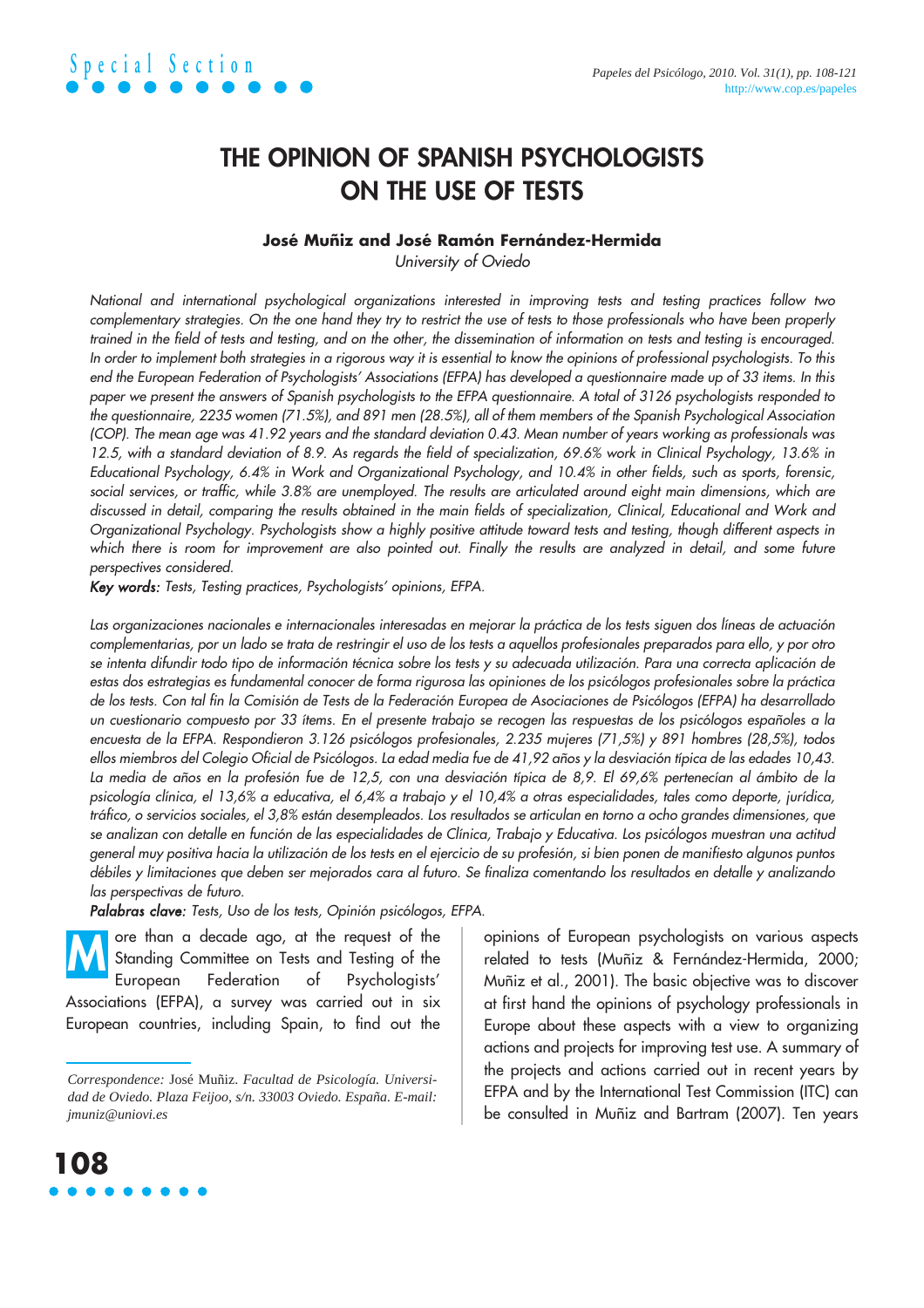having passed since the first survey on tests, the EFPA Tests Committee considered it time to sound out European psychologists' views again. One of the aims was to follow up the results previously obtained, but in view of the importance for psychology practice in general and test use in particular of two major technical advances – the Internet and the new information technologies – a further aim was to evaluate how these two factors affect the everyday practice of professionals in relation to tests. Thus, in addition to the key questions from the original survey, it was decided to include some items about the influence of these factors, such as: "Are computerized tests substituting paper-and-pencil tests in psychologists' everyday practice?", or "Does Internet constitute a clear advance for psychological assessment?"

But before embarking on a description of the new survey and the results obtained, it is worth reviewing what has been done in recent years, at both the Spanish and European levels, with a view to improving test use. The ethical and deontological use of tests rests on two basic cornerstones, insofar as on the one hand tests must have appropriate psychometric properties, and on the other, they must be used correctly, from their application and scoring to the use that is made of the scores obtained. The organizations devoted to improving the use of tests, both national (Spanish Psychological Association, COP), and international (EFPA, ITC, or the American Psychological Association, APA), are responsible for a wide range of actions and projects framed within two broad strategies which we could call restrictive and informative.

The restrictive strategy refers to actions with the purpose of limiting the use of tests to those professionals properly qualified to use them. The systems employed vary from one country to another (Bartram, 1996; Bartram & Coyne, 1998; Muñiz, Prieto, Almeida, & Bartram, 1999), even if one of the most widely used across many countries, Spain included, involves classifying tests according to APA criteria in three categories (A, B, C), from least specialized to most specialized, with the use of those in categories B (group tests of a cognoscitive nature or assessing Personality) and C (individual scales and projective tests) being restricted to psychologists. Another common option is for professionals to obtain specific accreditation in which they attest their adequate knowledge of the instrument(s) in question. Although these

restrictions and others are to be recommended, they do not in themselves guarantee the appropriate use of tests (Moreland, Eyde, Robertson, Primoff, & Most, 1995; Simner, 1996); this strategy must be complemented by the dissemination of information to all the relevant parties, including professionals, users, institutions, and society in general.

**Special Section**

Actions carried out within the framework of the strategy we have called informative include all types of initiative aimed at disseminating information on test practice. It is understood that the more information available to professionals, users, families, and in general all those involved in test use, the lower the likelihood of tests being used inappropriately. With this in mind, various national and international organizations have developed ethical and deontological codes, as well as guidelines for the adequate use of tests. Important examples of the former would be the EFPA Meta-code of ethics (2005), the code developed for North America by the Joint Committee on Testing Practices (2002), or the guidelines of the European Association of Psychological Assessment (Fernández-Ballesteros et al., 2001). Good reviews can be found in authors such as Koocher and Keith-Spiegel (2007), Lindsay, Koene, Ovreeide and Lang (2008), or Leach and Oakland (2007), and not least in the latest special issue devoted to these questions in the Spanish journal Papeles del Psicólogo (2009). Apart from these codes, a set of guidelines is available indicating the steps to follow from the construction of a test through its application and interpretation to the application of the results (Bartram, 1998; Brennan, 2006; Downing & Haladyna, 2006; Muñiz, 1997). Worthy of special mention are the technical standards developed by the American Psychological Association and two other organizations (APA, AERA and NCME, 1999), as well as the guidelines drawn up by the International Test Commission (ITC) for the translation and adaptation of tests from one culture to another (Hambleton, Merenda, & Spielberger, 2005). Both sets of guidelines are currently undergoing a review process, so that it will not be long before new versions are available. To consult other guidelines on the use of tests in general, of computerized tests and Internet, or test use in the field of work and organizations see, for example, the work by Muñiz and Bartram (2007) or the websites of the ITC

**109**

. . . . .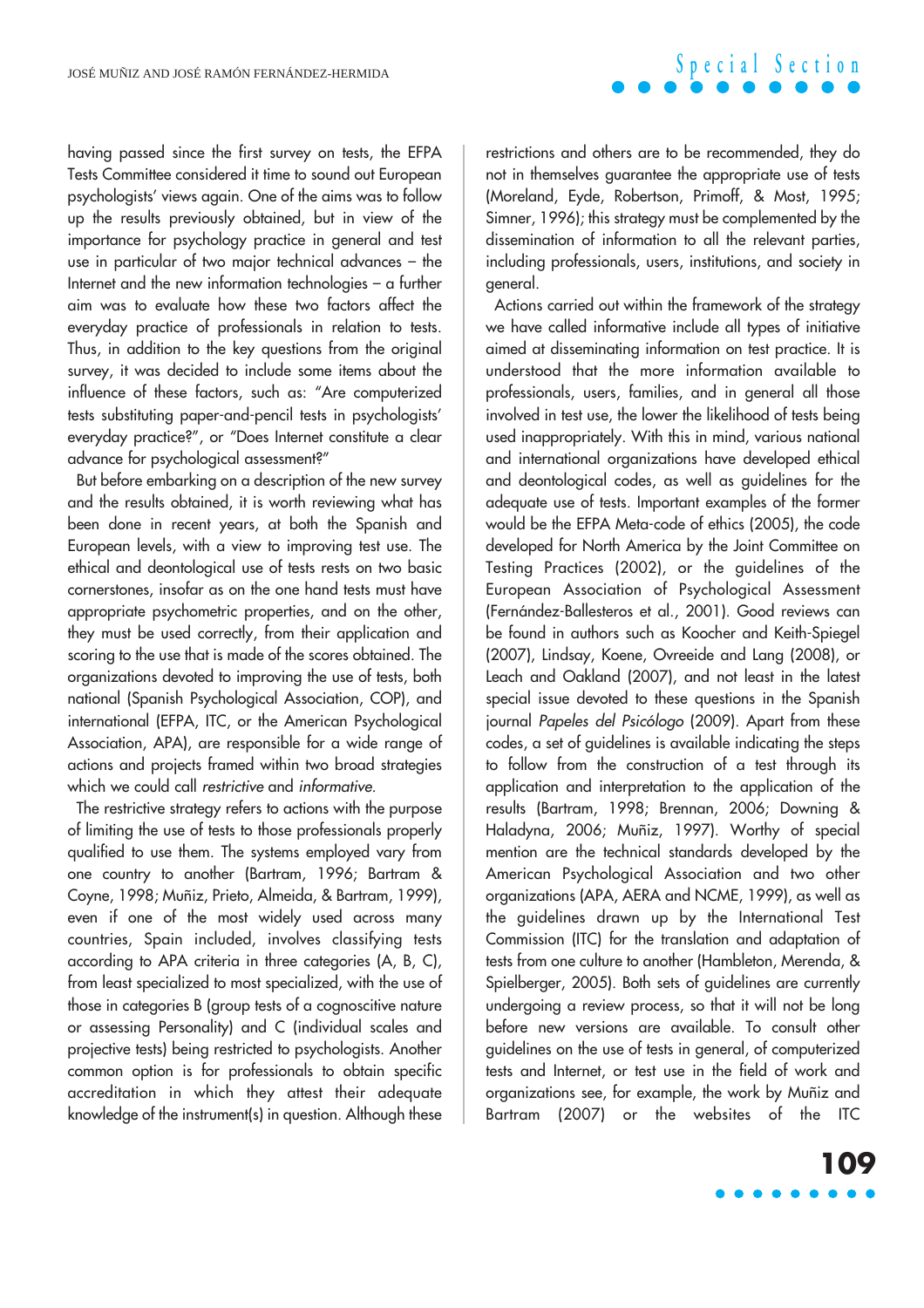#### THE OPINION OF SPANISH PSYCHOLOGISTS ON THE USE OF TESTS

(www.intestcom. org) and EFPA (www.efpa.eu). Relevant information can also be found on the website of the Spanish Psychological Association (COP), in the Tests Commission section (www.cop.es). In addition to the ethical codes and guidelines, two measures merit particular attention within the context of the informative strategy: on the one hand, a new ISO standard that is about to be published and will regulate all aspects related to person assessment in work contexts, and on the other, the test-assessment models developed en different countries, among them Spain. We shall now discuss both proposals.

## ISO Standard 10667

**Special Section**

The ISO acronym stands for the International Organization for Standardization (www.iso.org), which develops standards in all industrial and service sectors. The corresponding organization in Spain is AENOR (www.aenor.es). At the initiative of the German representation, a process was begun to draw up a new ISO standard for regulating everything related to the assessment of persons in the work context. Naturally, this new standard is of considerable interest to psychologists, given its central role for assessment in job situations, and the Spanish Psychological Association (COP) has actively participated in the international commission which is drawing up the standard, together with other national psychological associations, such as those of North America (APA) or Britain (BPS), to mention just two. After several meetings, a text based on a broad consensus has been drawn up, with only the finishing touches remaining. These ISO standards are very important, since once they are approved, companies can obtain certification a guarantee that they comply with them. Despite their lack of legal status in the strict sense, they do constitute an important regulatory standard for the market: it is not the same to be certified as it is not to be. Although the definitive text in this case is not yet published, the objective of the standard is to regulate the process of assessment of people in work and organizational contexts, covering the entire assessment process, from the setting up of the assessment contract through the assessment methodology itself to the use of the results. It will be applicable to the procedures and methods employed at the individual level (selection, advice,

training, etc.), the group level (work-team climate and cohesion) and the organizational level (work climate, company culture, satisfaction, etc.). The standard includes descriptions of the competencies, obligations and responsibilities of the clients and providers of the assessment service, before, during and after the assessment process. It also provides guidelines for all the parties involved in assessment, including the actual person assessed and those who receive its results. In sum, once it is published and the certification process beings, this new standard may represent a significant step in the direction of good practice in person assessment in work and organizational contexts.

#### The assessment of tests

Within the strategy of disseminating information about tests and testing practice, professional psychologists have highlighted, at every opportunity, the need for the availability of more technical information about tests (Muñiz & Fernández-Hermida, 2000; Muñiz et al., 2001). This has led to a call from the EFPA Tests Commission for the development of a European model of test assessment, inspired in previous models such as those of Britain (Bartram, 1996, 1998), Holland (Evers, 2001a, b) or Spain (Prieto & Muñiz, 2000). The European model can be consulted on the EFPA website (www.efpa.eu). The core idea of the model is to assess the psychometric properties of tests systematically and quantitatively and to offer this information – objective, up-to-date and obtained by experts – to potential test users. The work by Prieto and Muñiz (2000) describes the Spanish model, made up of three broad sections. The first involves a technical description of the test, and is made up of 31 items concerning the name of the test, its author, the construct measured, the area of application, and so on. The second section includes the technical appraisal of the instrument's characteristics, providing experts' ratings of characteristics such as its theoretical foundations, its adaptation/translation (if it was constructed in another country), its reliability, its validity, and so on. To this end, it includes 32 closed and 6 open items. In the majority of the closed items there are five categories ordered according to the quality of the characteristic assessed. In the open items respondents are required to provide a reasoned explanation of the responses to the closed items

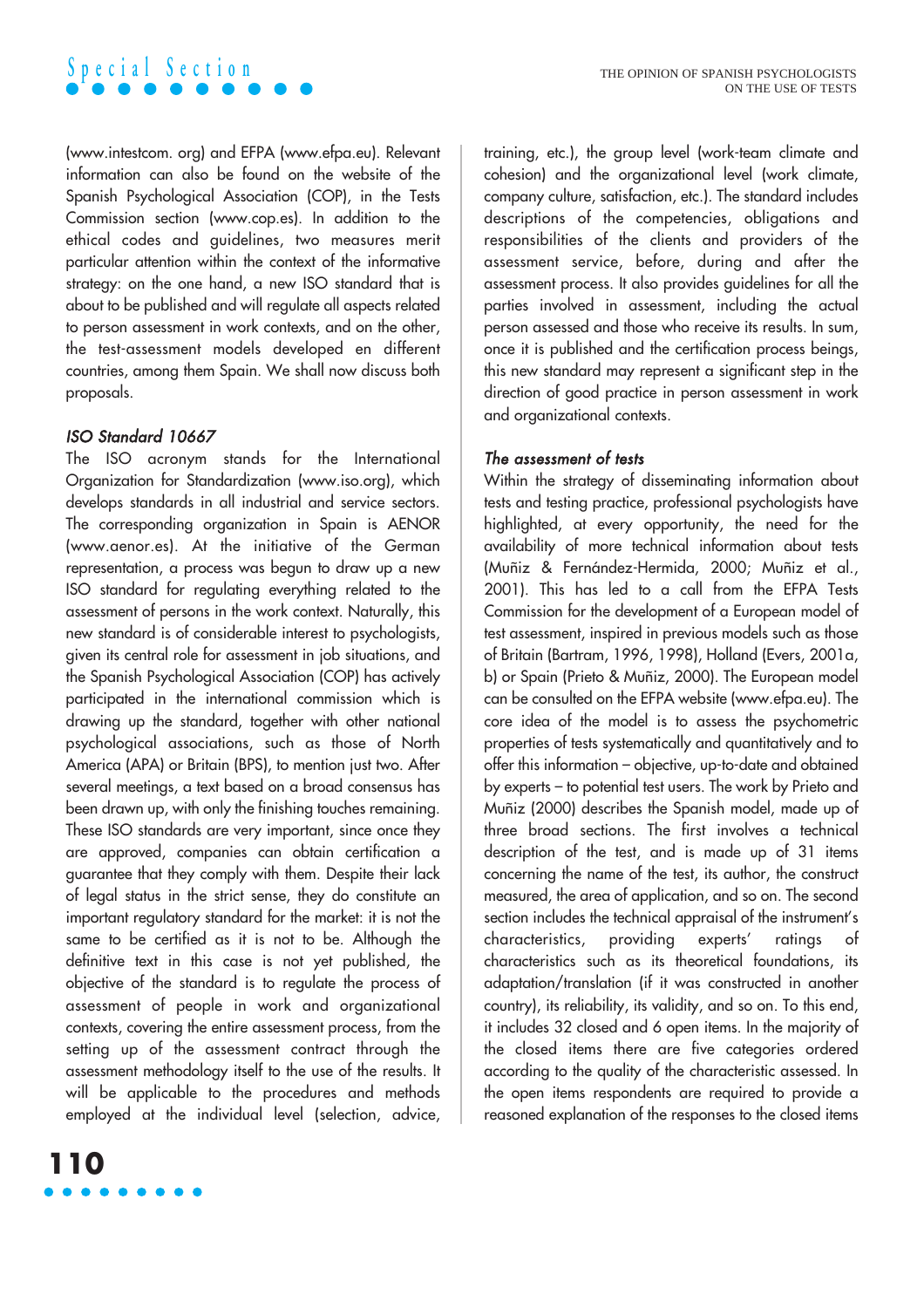and a rating of each characteristic. In the final section, respondents must provide an overall appraisal of the test and a summary of the first two sections, with the aim of summarizing all the information on a technical data sheet (Prieto & Muñiz, 2000). The model can be consulted in the cited work or on the COP website, in the Tests Commission section: www.cop.es.

What is really new in relation to this test assessment model is that at the latest meeting of the COP Tests Commission it was decided unanimously to begin applying the model to tests published in Spain. Starting with those most widely used, the idea is to assess a minimum of around twenty tests a year, with a view to having assessed the majority in the relatively near future, bringing Spain into line with other countries, such as Holland. For their assessment, tests will initially be sent to two experts in both psychometric aspects and the specific area addressed by the test. If the experts' opinions coincide, a final report based on them will be drawn up. Should there be divergences between the experts, the test will be sent to a third expert before the writing of the final report. The resulting assessments will be disseminated as widely as possible, being published in journals that reach all COP members, as well as on the Association's website.

It is in this context of the improvement of test practice that the EFPA survey for professional psychologists on different aspects of test use takes on real significance. Knowledge of their opinions can be used to develop measures aimed at improving the weak points identified by the professionals. We shall now present the results obtained in Spain. It is worth noting that a total of 17 countries participated in the 2009 edition, compared to just six in that of 1999, so that from the point of view of participation there has clearly been considerable progress.

### **PARTICIPANTS IN THE SURVEY**

The sample is made up of 3126 professional psychologists who responded to a survey sent to 51,545 members of the Spanish Psychological Association. The most relevant descriptive data are shown in Tables 1 and 2. On comparing some of the data of the sample with those corresponding to the population (Table 1), we find very similar values, so that there do not appear to be large biases in relation to the sample used, which

represents 6% of the population. It should be pointed out that women predominate in the psychology profession, accounting for 78% of the total, even though in the sample the percentages vary slightly, with 71.5% women and 28.5% men; this would reflect a greater disposition to respond in men. By specialization, in Clinical Psychology there are 29% men, in Educational, 22%, and in Work and Organizational, 45%, indicating that the last of these clearly attracts more men than the other two. In terms of specialization in the sample as a whole, the three classic fields continue to predominate (Table 2), Clinical Psychology being a clear leader with 69.6%, followed by Educational (13.6%) and Work and Organizational Psychology (6.4%); the remaining fields (sports, forensic, traffic, social services, and others) account for 10.4%. A total of 32.6% work in the public sector, and 63.6% in the private sector, with 3.8% unemployed. Currently, psychology professionals in Spain are a relatively young group, with 14% aged between 20 and 29, 28.9% between 30 and 39, 30.8% aged 40 to 49, 21.7% aged between 50 and 59, 3.9% between 60 and 68, and 0.7% aged 70 or over.

| <b>TABLE 1</b><br><b>DESCRIPTION OF THE SAMPLE AND THE POPULATION</b>                              |                |                                         |  |  |
|----------------------------------------------------------------------------------------------------|----------------|-----------------------------------------|--|--|
|                                                                                                    | Sample         | Spanish<br>Psychological<br>Association |  |  |
| Participants                                                                                       | 3.126          | 51.545                                  |  |  |
| Women                                                                                              | 71.5%          | 78.1%                                   |  |  |
| Men                                                                                                | 28.5%          | 21.9%                                   |  |  |
| Mean Age (SD)<br>Years of Professional Practice (SD) 12.50(8.90)                                   | 41.92 (10.43)  | 40.58(10.13)<br>10.33(8.60)             |  |  |
|                                                                                                    | <b>TABLE 2</b> |                                         |  |  |
| <b>DESCRIPTION OF THE SAMPLE ACCORDING TO ITS DISTRIBUTION</b><br>BY PROFESSIONAL FIELD AND SECTOR |                |                                         |  |  |
| <b>Professional Field</b>                                                                          |                | %                                       |  |  |
| Clinical                                                                                           |                | 69,6                                    |  |  |
| <b>Educational</b>                                                                                 |                | 13,6                                    |  |  |
| Work and Organizational                                                                            |                | 6,4                                     |  |  |
| Other                                                                                              |                | 10.4                                    |  |  |
| Sector                                                                                             |                |                                         |  |  |
| Public                                                                                             |                | 32,6                                    |  |  |
| Private                                                                                            |                | 63,6                                    |  |  |

**111**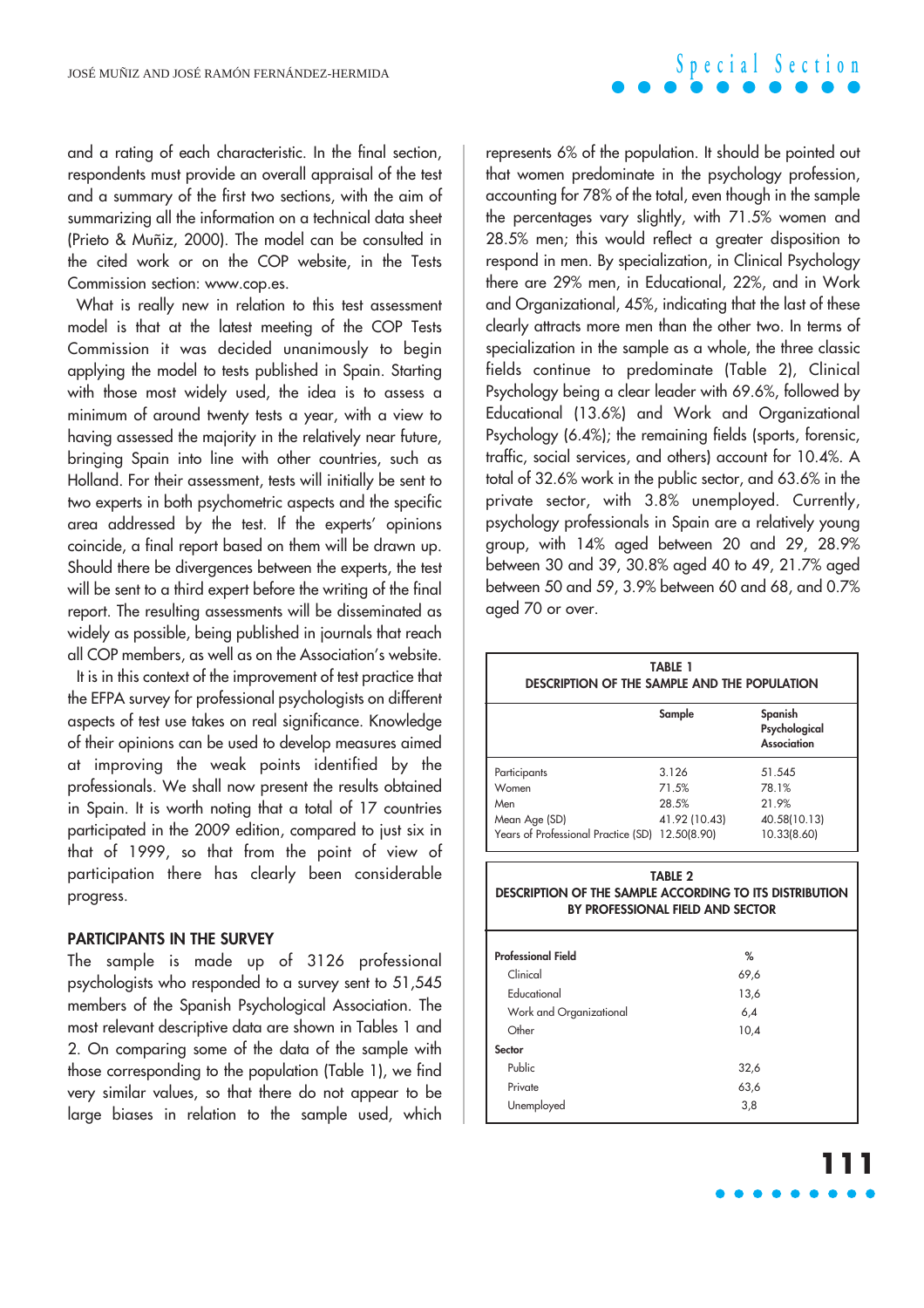

## **QUESTIONNAIRE**

In order to obtain the opinions of psychologists about tests and testing practice, a 33-item questionnaire was used (see Appendix), originally developed in English by the Tests Commission of the European Federation of Psychologists' Associations (EFPA). The first 32 items are Likert-type with five categories, scored from 1 to 5, whilst the final item was open, for the professionals to indicate which tests they used most in their everyday practice. They were constructed on the basis of the original scale used in 1999, some items being removed and others – related to the use of computerized tests and Internet – added. Twenty of the items from the 1999 survey were maintained, which made it possible to compare the results from that time with those obtained now. It was translated into Spanish and back-translated to English to enable it to

| TABLA 3<br>ANÁLISIS DE COMPONENTES PRINCIPALES                                                                                                                                                                                                                                                                                                                                 |                                                                      |                                                                                                                                                                                                                                                                                                                                                                                                                                                                         |                                           |                                  |                         |                                  |                                                                 |                                                                  |
|--------------------------------------------------------------------------------------------------------------------------------------------------------------------------------------------------------------------------------------------------------------------------------------------------------------------------------------------------------------------------------|----------------------------------------------------------------------|-------------------------------------------------------------------------------------------------------------------------------------------------------------------------------------------------------------------------------------------------------------------------------------------------------------------------------------------------------------------------------------------------------------------------------------------------------------------------|-------------------------------------------|----------------------------------|-------------------------|----------------------------------|-----------------------------------------------------------------|------------------------------------------------------------------|
| <b>Componentes</b>                                                                                                                                                                                                                                                                                                                                                             |                                                                      |                                                                                                                                                                                                                                                                                                                                                                                                                                                                         |                                           |                                  |                         |                                  |                                                                 |                                                                  |
| <b>Items</b>                                                                                                                                                                                                                                                                                                                                                                   | $\mathsf{I}$                                                         | $\mathop{  }% \text{log}(p_{\theta}^{*})\mathop{  }% \text{log}(p_{\theta}^{*})\mathop{  }% \text{log}(p_{\theta}^{*})\mathop{  }% \text{log}(p_{\theta}^{*})\mathop{  }% \text{log}(p_{\theta}^{*})\mathop{  }% \text{log}(p_{\theta}^{*})\mathop{  }% \text{log}(p_{\theta}^{*})\mathop{  }% \text{log}(p_{\theta}^{*})\mathop{  }% \text{log}(p_{\theta}^{*})\mathop{  }% \text{log}(p_{\theta}^{*})\mathop{  }% \text{log}(p_{\theta}^{*})\mathop{  }% \text{log}($ | $\ensuremath{\mathsf{III}}\xspace$        | ${\sf IV}$                       | $\sf V$                 | $\mathsf{VI}$                    | $\ensuremath{\mathsf{V}}\xspace\ensuremath{\mathsf{II}}\xspace$ | $\ensuremath{\mathsf{V}}\xspace\ensuremath{\mathsf{III}}\xspace$ |
| Item 25-5<br>Item 25-2<br>Item 25-8<br>Item 25-7<br>Item 25-4<br>Item 25-3<br>Item 25-6<br>Item 25-1<br>Item 23<br>Item 22<br>Item 21<br>Item 24<br>Item 3<br>Item <sub>12</sub><br>Item 8<br>Item 11<br>Item 19<br>Item 17<br>Item 20<br>Item 13<br>Item 10<br>Item 1<br>Item 6<br>Item 2<br>Item 7<br>Item 5<br>Item 15<br>Item 9<br>Item 14<br>Item 18<br>Item 16<br>Item 4 | 0.773<br>0.770<br>0.764<br>0.750<br>0.747<br>0.740<br>0.704<br>0.463 | 0.868<br>0.862<br>0.728<br>0.539                                                                                                                                                                                                                                                                                                                                                                                                                                        | 0.700<br>0.689<br>0.624<br>0.616<br>0.599 | 0.705<br>0.680<br>0.625<br>0.564 | 0.833<br>0.736<br>0.618 | 0.680<br>0.610<br>0.593<br>0.402 | 0.739<br>0.615<br>0.481                                         | 0.503                                                            |
| $%$ of<br>Variance<br>$\%$<br>Accumulated 13.27                                                                                                                                                                                                                                                                                                                                | 13.27                                                                | 8.06<br>21.33                                                                                                                                                                                                                                                                                                                                                                                                                                                           | 7.88<br>29.21                             | 7.10<br>36.32                    | 5.54<br>41.85           | 4.80<br>46.65                    | 4.49<br>51.15                                                   | 3.68<br>54.82                                                    |
|                                                                                                                                                                                                                                                                                                                                                                                |                                                                      |                                                                                                                                                                                                                                                                                                                                                                                                                                                                         |                                           |                                  |                         |                                  |                                                                 |                                                                  |

Note. The eight components with eigenvalues over 1 were orthogonally rotated. Weights under 0.45 were removed to make it easier to read the table, except where the variable did not attain that weight.

# **112**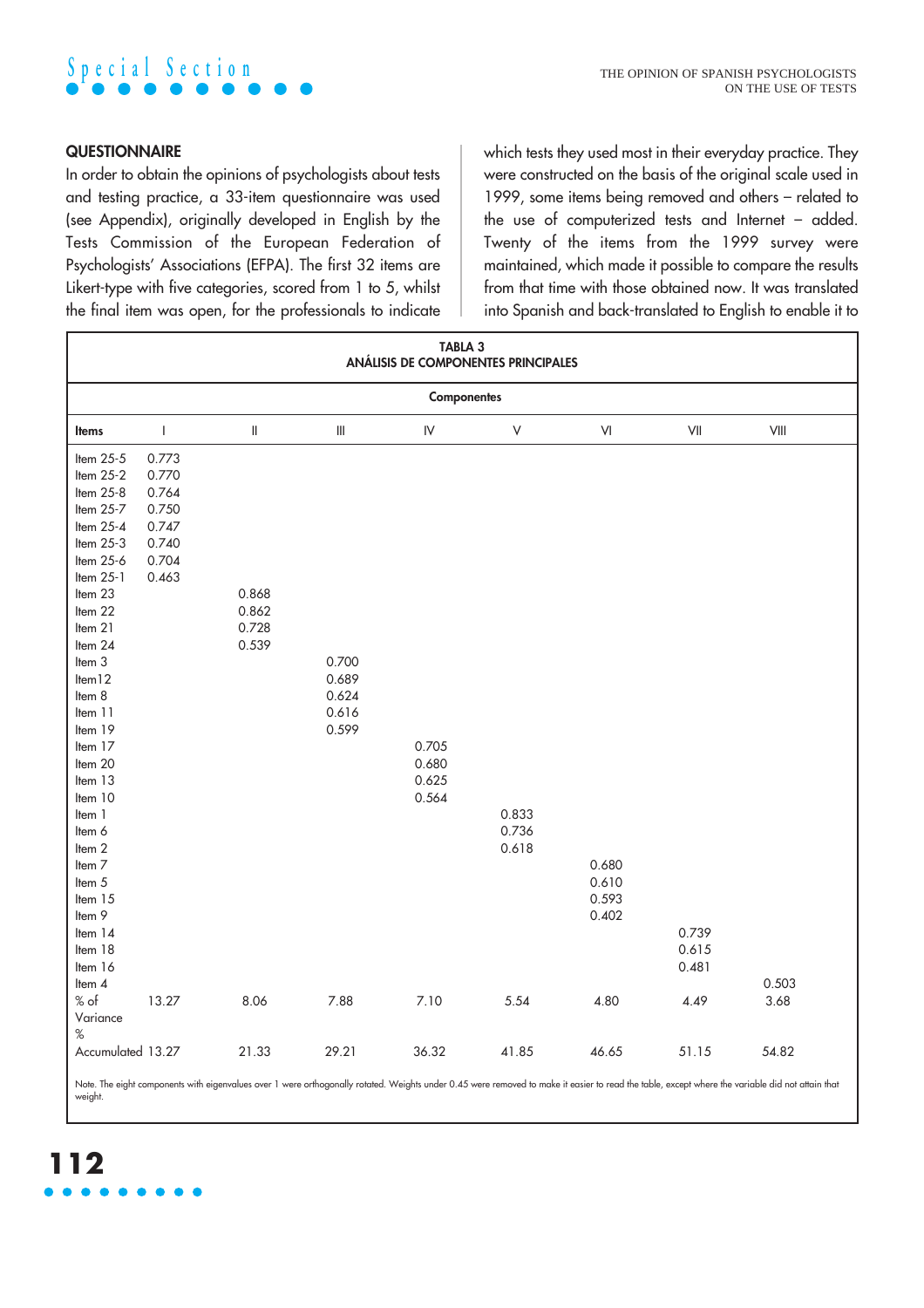be checked that the two versions, the original and the one generated from the Spanish version, were essentially equivalent, as recommended in the ITC guidelines (Hambleton et al., 2005). With the Spanish version, various qualitative and quantitative pilot studies were carried out to ensure that the survey items could be perfectly understood and interpreted by the population they addressed (Wilson, 2005).

### **DATA COLLECTION AND ANALYSIS**

For the collection of data, a questionnaire was sent to all psychologist members of the Spanish Psychological Association (COP), preceded by a letter of introduction from Francisco Santolaya, President of the COP, in which he explained the reasons for the survey. A stamped addressed envelope was also included, in which respondents could place the completed questionnaire before posting it in any letter box.

Descriptive statistical analyses were carried out on the items and on the general data requested from participants. The dimensional structure of the scale items was determined by means of a principal components analysis with orthogonal rotation (varimax) of the components with eigenvalues greater than one, following the Kaiser criterion. Although from a technical point of view the Maximum Likelihood method may be more advisable (Ferrando & Anguiano, 2010), this strategy is maintained in order to permit better comparison with previous results (Muñiz et al. 2001). Reliability of the test was estimated by means of Cronbach's (1951) alpha coefficient, and comparisons of the means of the items were made through variance analysis. All analyses were carried out using SPSS-15.

#### **DIMENSIONS ASSESSED BY THE QUESTIONNAIRE**

The alpha coefficient of the scale was 0.665, indicating that the internal consistency of the scale is not very high. This is to be expected, since at no time was it attempted to obtain a scale with high internal consistency, but rather to assess different aspects involved in test practice.

As can be seen in Table 3, the items of the scale revolve around eight dimensions, obtained through principal components analysis, which explain 54.82% of the total variance. The first component groups all the items related to problems with the use of tests. The second component is made up of items referring to psychologists' attitudes

towards tests. The third component emerges as very clear, referring to the need to regulate test use, either legally or through the national or European professional organizations. These first three components fully coincide with those obtained for the instrument applied ten years previously (Muñiz & Fernández-Hermida, 2000). The fourth component is made up of items relating to the use of Internet and computerized reports. This dimension is new, given that these items had not been included in the 1999 version of the questionnaire. The fifth component refers to training and knowledge in relation to tests. The sixth is again constituted by items related to Internet and computerized tests, with some weight also from an item related to test use by non-psychologists. The seventh, with three items, focuses on permissiveness in the use of tests, and the eighth covers the item related to the technical information about tests possessed by professionals. The structure is very clear, and reflects well the basic dimensions to take into account in assessments of test use. It is highly similar to the structure found in the 1999 application, two new dimensions about Internet and computerized tests having been added.

**Special Section**

## **OPINIONS ABOUT THE USE OF TESTS**

Table 4 shows the means and standard deviations of participants' responses to the questionnaire items. It shows the data for the total sample and broken down by the professional specializations of Clinical, Work and Organizational, and Educational Psychology. An asterisk after the text of the item denotes that the differences between the means of the three specializations were statistically significant at the 95% confidence level.

The detailed results can be seen in Table 4; here we shall discuss some of the most noteworthy data for each one of the dimensions of the questionnaire (Table 3). In the first dimension, related to problems with test use, it can be seen that although the situation is not serious, the mean rating being 3.12, there are clearly some aspects in which there is room for improvement. People are still making photocopies of tests (3.51), and in the opinion of psychologists they are not always up to date with their knowledge (3.25) or in the habit of discussing their interpretations with other professionals (3.33). It is also found that, as suspected, the problems with test use are more accentuated in the field of Work and

## **113**  $\bullet\bullet\bullet\bullet$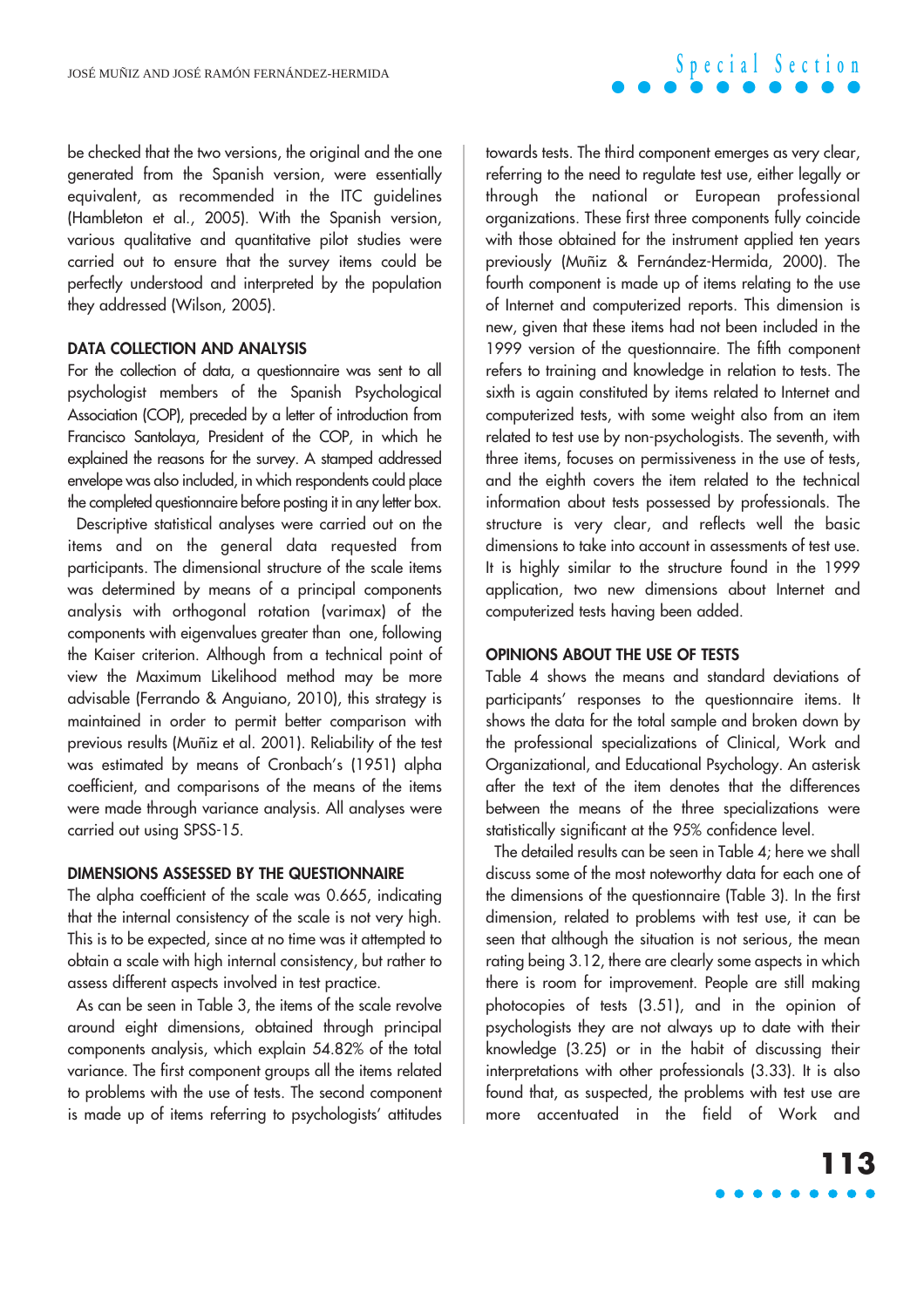| <b>MEAN AND STANDARD DEVIATION OF EACH SURVEY ITEM BY SPECIALIZATION</b><br>(CLINICAL, EDUCATIONAL AND WORK/ORGANIZATIONAL) AND OVERALL                                                                                                                          |          |           |      |             |                            |      |         |           |
|------------------------------------------------------------------------------------------------------------------------------------------------------------------------------------------------------------------------------------------------------------------|----------|-----------|------|-------------|----------------------------|------|---------|-----------|
|                                                                                                                                                                                                                                                                  | Clinical |           |      | Educational | Work and<br>Organizational |      | Overall |           |
| Items                                                                                                                                                                                                                                                            | Mean     | <b>SD</b> | Mean | <b>SD</b>   | Mean                       | SD   | Mean    | <b>SD</b> |
| 1.- The training provided in the Psychology degree is sufficient for the correct use of most<br>tests                                                                                                                                                            | 2.41     | 1.18      | 2.44 | 1.14        | 2.61                       | 1.23 | 2.43    | 1.18      |
| 2.- The training provided on courses and Masters programmes is sufficient for the correct<br>use of most tests*                                                                                                                                                  | 3.12     | 1.08      | 3.07 | 1.01        | 2.90                       | 1.00 | 3.09    | 1.07      |
| 3.- The European Federation of Psychologists' Associations (EFPA) should set up a system for<br>accrediting test-user competency*                                                                                                                                | 3.34     | 1.37      | 3.40 | 1.34        | 3.89                       | 1.23 | 3.39    | 1.36      |
| 4.- Professionals have sufficient information (independent reviews, research, documentation,<br>etc.) on the quality of tests published in Spain                                                                                                                 | 2.74     | 1.14      | 2.72 | 1.09        | 2.72                       | 1.09 | 2.73    | 1.12      |
| 5.- In my professional field computerized tests are gradually replacing paper-and-pencil<br>tests <sup>*</sup>                                                                                                                                                   | 2.89     | 1.35      | 2.96 | 1.24        | 3.53                       | 1.26 | 2.94    | 1.35      |
| 6.- My current knowledge in relation to tests is basically what I learned on my Psychology<br>degree course                                                                                                                                                      | 2.57     | 1.36      | 2.48 | 1.28        | 2.74                       | 1.37 | 2.59    | 1.36      |
| 7.- The application of tests via the Internet has many advantages compared to application<br>using the classical paper-and-pencil format*                                                                                                                        | 2.75     | 1.21      | 2.64 | 1.14        | 3.11                       | 1.21 | 2.78    | 1.20      |
| 8.- The use of psychological tests should be restricted to qualified psychologists*                                                                                                                                                                              | 4.12     | 1.19      | 4.15 | 1.11        | 4.39                       | .98  | 4.12    | 1.17      |
| 9.- Although non-psychologists might apply and score tests, interpreting the results and<br>providing information about them should be left to psychologists                                                                                                     | 4.39     | 1.17      | 4.41 | 1.06        | 4.52                       | 1.05 | 4.39    | 1.16      |
| 10.- Reports generated automatically by computer have no validity                                                                                                                                                                                                | 2.96     | 1.14      | 2.94 | 1.14        | 2.87                       | 1.12 | 2.94    | 1.14      |
| 11.- Standards and guidelines that define the minimum technical qualities of a test should be<br>mandatory [e.g., the standards of the European Federation of Psychologists'<br>Associations (EFPA), or those of the American Psychological Association (APA)].* | 4.07     | .98       | 4.12 | .91         | 4.27                       | .87  | 4.10    | .96       |
| 12.- Legislation is necessary to control the most serious abuses related to tests*                                                                                                                                                                               | 3.99     | 1.04      | 4.03 | .99         | 4.26                       | .96  | 4.01    | 1.04      |
| 13.- The application of tests via Internet puts some examinees at a disadvantage                                                                                                                                                                                 | 3.53     | 1.10      | 3.51 | 1.13        | 3.46                       | 1.11 | 3.54    | 1.10      |
| 14.- Anyone capable of demonstrating their competence in the use of tests (be they a<br>psychologist or not) should be authorized to use them                                                                                                                    | 2.11     | 1.34      | 2.07 | 1.29        | 2.22                       | 1.35 | 2.10    | 1.32      |
| 15.- If used appropriately, the Internet can greatly improve the application of tests*                                                                                                                                                                           | 3.04     | 1.12      | 3.00 | 1.08        | 3.34                       | 1.12 | 3.08    | 1.11      |
| 16.- Controls on tests should be minimal, since they inhibit the development of new ideas<br>and new assessment procedures                                                                                                                                       | 1.94     | 1.06      | 1.93 | 1.01        | 1.89                       | .99  | 1.93    | 1.04      |
| 17.- The application of tests via Internet does not permit the protection of user privacy*                                                                                                                                                                       | 2.95     | 1.25      | 3.09 | 1.18        | 2.73                       | 1.25 | 2.95    | 1.24      |
| 18.- Publishers should be allowed to sell any test as they see fit                                                                                                                                                                                               | 1.80     | 1.11      | 1.67 | .95         | 1.71                       | 1.01 | 1.77    | 1.09      |
| 19.- The Spanish Psychological Association (COP) should play a more active role in<br>regulating and improving the way tests are used*                                                                                                                           | 4.09     | 1.07      | 4.22 | .89         | 4.23                       | 1.03 | 4.13    | 1.03      |
| 20.- The application of tests via Internet makes them vulnerable to fraud                                                                                                                                                                                        | 3.80     | 1.09      | 3.78 | 1.11        | 3.63                       | 1.15 | 3.78    | 1.10      |
| 21.- In the course of my profession I use tests regularly*                                                                                                                                                                                                       | 3.77     | 1.29      | 3.98 | 1.28        | 3.78                       | 1.16 | 3.76    | 1.30      |
| 22.- Tests constitute an excellent source of information if combined with other<br>psychological data*                                                                                                                                                           | 4.44     | .89       | 4.59 | .79         | 4.49                       | .81  | 4.46    | .87       |
| 23.- Used correctly, tests are of great help to the psychologist*                                                                                                                                                                                                | 4.38     | .89       | 4.55 | .76         | 4.53                       | .74  | 4.41    | .88       |
| 24.- Taking into account all aspects, I think that test use in my country has improved over<br>the last decade*                                                                                                                                                  | 3.58     | .97       | 3.69 | .87         | 3.42                       | .97  | 3.58    | .96       |
| 25.- Please estimate the frequency in your professional context of the following problems related to test use (1: highly infrequent; 5: very common)                                                                                                             |          |           |      |             |                            |      |         |           |
| (1) Making photocopies of material protected by copyright                                                                                                                                                                                                        | 3.53     | 1.36      | 3.50 | 1.35        | 3.48                       | 1.38 | 3.51    | 1.38      |
| (2) Making assessments using inappropriate tests*                                                                                                                                                                                                                | 2.62     | 1.31      | 2.47 | 1.23        | 3.13                       | 1.25 | 2.64    | 1.31      |
| (3) Not being up to date*                                                                                                                                                                                                                                        | 3.23     | 1.25      | 3.08 | 1.24        | 3.51                       | 1.16 | 3.25    | 1.23      |
| (4) Not discussing one's interpretations with others*                                                                                                                                                                                                            | 3.32     | 1.26      | 3.14 | 1.26        | 3.58                       | 1.20 | 3.33    | 1.25      |
| (5) Not taking into account the measurement errors of scores *                                                                                                                                                                                                   | 3.10     | 1.22      | 2.97 | 1.20        | 3.30                       | 1.19 | 3.10    | 1.22      |
| (6) Not restricting the application of tests to qualified personnel*                                                                                                                                                                                             | 2.93     | 1.49      | 2.76 | 1.44        | 3.39                       | 1.45 | 2.92    | 1.49      |
| (7) Not taking into account local conditions (country, region) that may affect validity*                                                                                                                                                                         | 3.19     | 1.31      | 3.15 | 1.30        | 3.47                       | 1.25 | 3.21    | 1.31      |
| (8) Making interpretations that go beyond the scope of the test*                                                                                                                                                                                                 | 2.96     | 1.37      | 2.86 | 1.32        | 3.24                       | 1.36 | 2.97    | 1.36      |
| Note. The asterisk denotes statistically significant differences between the means of the item according to specialization, p<0.05.                                                                                                                              |          |           |      |             |                            |      |         |           |

## **TABLE 4**

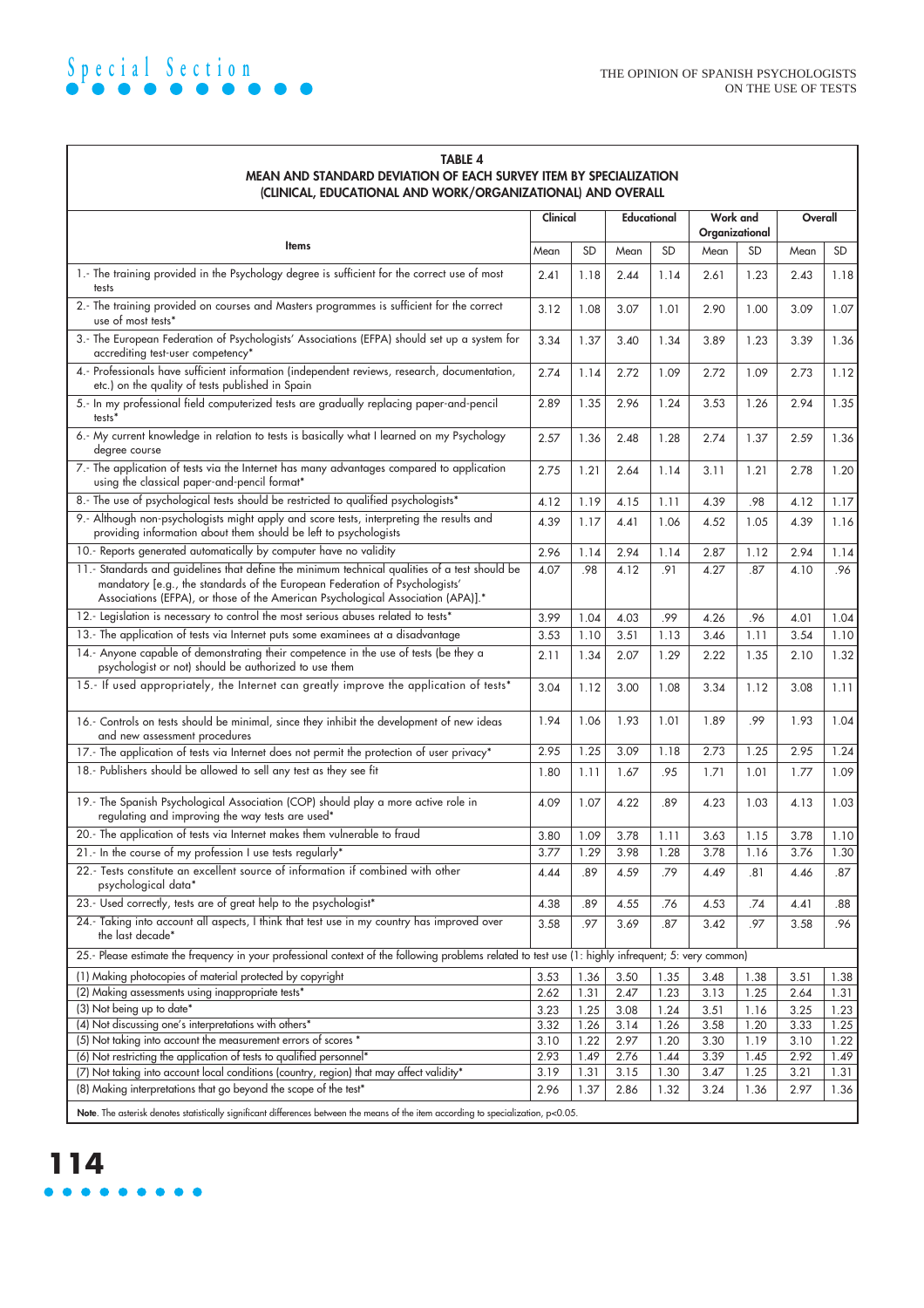Organizational Psychology (3.39) than in Clinical (3.07) and Educational Psychology (2.99) – at least in the perceptions of professionals. These differences, now confirmed in the Spanish case, are what motivated the EFPA Tests Commission to launch a pilot project to explore the possibility of accreditation for test users in the field of Work and Organizations. An active part in this project is played by the COP, which named Dr Ana Hernández from the University of Valencia as a representative to the EFPA committee. The idea is the establishment of a European accreditation in the field of tests (Eurotest) similar to the Europsy (Bartram & Roe, 2005; Lunt, 2005; Peiró, 2003). Another initiative aimed at improving test use in this field is ISO standard 10667, mentioned previously, which sets out to regulate personassessment processes in work contexts.

The second factor refers to the attitudes of psychologists toward tests, the data from the 1999 survey being confirmed (Muñiz & Fernández Hermida, 2000) insofar as there is a favourable attitude toward tests when they are combined with other psychological data (4.46). It is interesting and encouraging to note that professionals consider the use of tests to have improved in Spain over the last decade (3.58), since although there are still much to do, it seems things are going in the right direction. By specialization, it is those working in the Educational field who make most use of tests in their everyday practice (3.98), and once more it is in that of Work and Organizational Psychology where the perceived improvement in test use over the last decade is lowest (3.42), even if it is above the mean of the scale.

The third dimension refers to the need for regulation of test use. Here we can find a highly favourable opinion of professionals toward both the introduction of legal measures and the intervention of professional associations for improving the use of tests. There is support for the idea of the EFPA establishing a system for the accreditation of test-user competence, with most enthusiasm for such measures coming from the Work and Organizational field (3.89). In all five items making up this factor, indeed, it is professionals from this field who most emphatically call for measures to regulate test use, endorsing the intervention of professional associations at the national and international levels.

The fourth factor focuses on the use of Internet and computerized reports. It would seem clear that psychologists are quite sceptical about the use of computerized reports, as well as about the arrival of Internet in the field of assessment. This should be interpreted not as a defensive attitude toward the new technologies, but rather as one of precaution about issues arising in relation to Internet, such as the threat to privacy or fraud, or in relation to the disadvantages associated with users who are unfamiliar with the web. As regards reports generated automatically by computer, their validity is not rejected out of hand (2.94), but nor are they given an unqualified blessing; what is clear is that such reports can be of great help to psychologists but in no way can they substitute them, being nothing more than tools which the professional should use where appropriate. Of the four items making up this factor, only in one are there statistically significant differences between specializations – that which refers to the maintenance of privacy on using Internet –, with those from the field of Work and Organizational Psychology considering that an adequate level of privacy can be maintained. Those belonging to this sector are obviously more accustomed than Clinical and Educational Psychologists to working in remote-assessment contexts, since the systems employed today permit high levels of privacy when the web is used for these purposes.

**Special Section**

The fifth factor is made up of three items referring to psychologists' training and knowledge in relation to tests. Here, a clear need for specific training is expressed by the professionals, given that neither the Psychology degree (2.43), nor subsequent Masters courses (3.09) meet such training needs. On this point there is a consensus between those from the three specialization groups, who all obviously recognize that if technical knowledge in general remains valid for some five years, the area of tests is no exception, so that ongoing programmes and continual updating are essential. New tests are developed, new techniques and new models emerge, and while the knowledge acquired on degree courses and some Masters programmes constitutes an essential base, this must be periodically complemented and brought up to date through specialized training. This represents a substantial challenge for professional associations and universities, as well as other institutions related to the profession.

## **115**  $\bullet\bullet\bullet\bullet$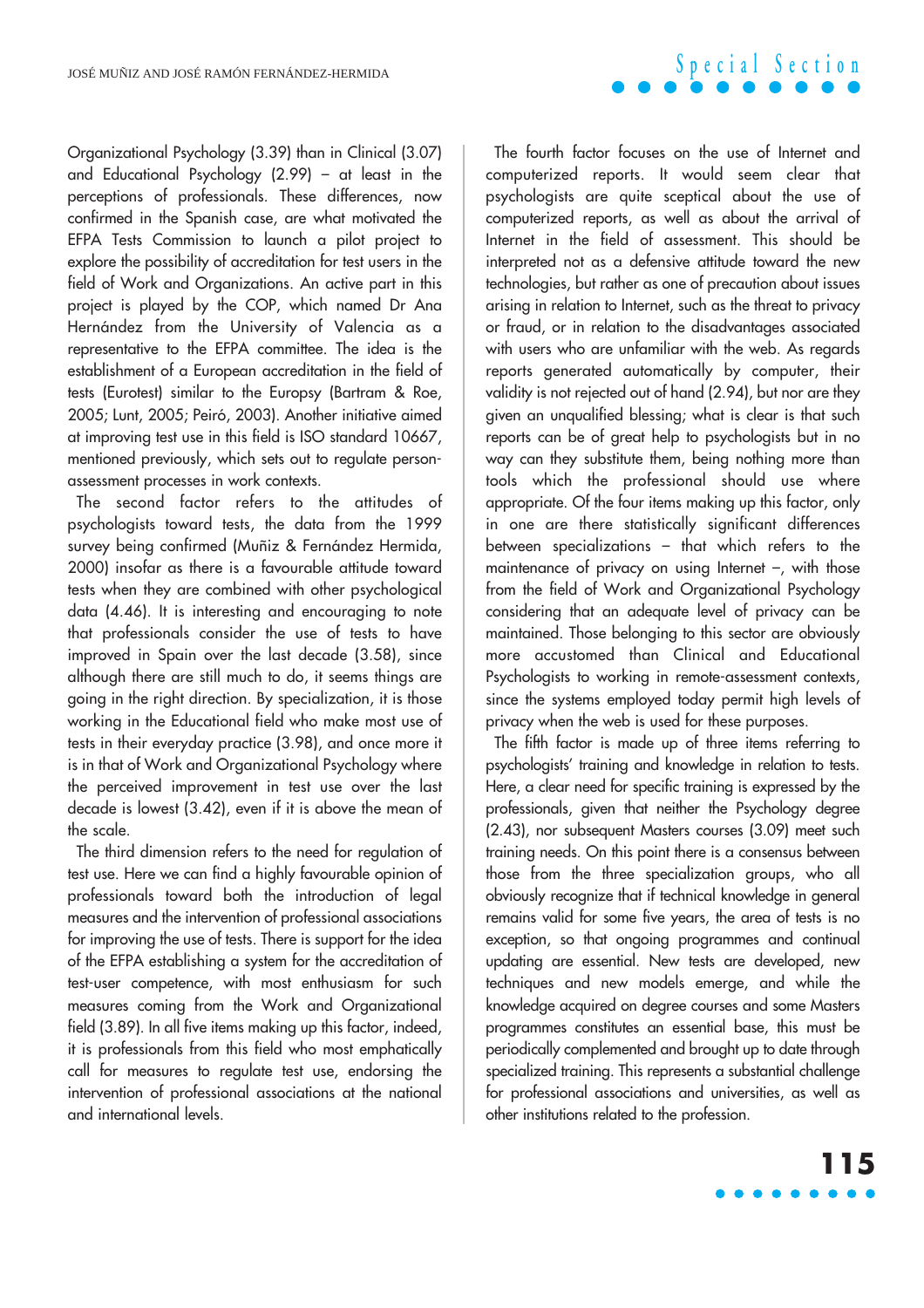The sixth dimension involves, like the fourth, aspects related to Internet and computerized tests. It does not appear, for now, that computerized tests are replacing paper-and-pencil tests, though it is in the Work and Organizational field in which the greatest progress has been made. It is observed that the use of Internet is still scarce among professionals, Work and Organizational Psychologists being those most likely to use it. Respondents' opinion on the use of tests by nonpsychologists is unequivocal, in the sense that although they accept application and scoring by those without qualifications in the discipline, the interpretation of scores must be the exclusive preserve of psychologists (4.39). It

| <b>TABLE 5</b>                             |
|--------------------------------------------|
| THE 25 TESTS MOST COMMONLY USED BY SPANISH |
| <b>PSYCHOLOGISTS</b>                       |

| Name of the test                                                                                                                               |                                                       | И   | %     |
|------------------------------------------------------------------------------------------------------------------------------------------------|-------------------------------------------------------|-----|-------|
| WISC*                                                                                                                                          | (Wechsler Intelligence Scale for Children)            | 649 | 22.70 |
| 16PF                                                                                                                                           | (16 Personality Factors)                              | 609 | 22.37 |
| <b>MCMI</b>                                                                                                                                    | (Millon Clinical Multiaxial Inventory)                | 489 | 17.96 |
| <b>MMPI</b>                                                                                                                                    | (Minnesota Multiphasic Personality Inventory)         | 480 | 17.63 |
| BDI                                                                                                                                            | (Beck Depression Inventory)                           | 372 | 13.66 |
| WAIS*                                                                                                                                          | (Wechsler Adult Intelligence Scale)                   | 370 | 12.93 |
| <b>STAI</b>                                                                                                                                    | (State-Trait Anxiety Inventory)                       | 316 | 11.60 |
| RORSCHACH (Rorschach)                                                                                                                          |                                                       | 154 | 5.66  |
| <b>SCL-90</b>                                                                                                                                  | (Symptom Checklist 90)                                | 143 | 5.25  |
| <b>RAVEN</b>                                                                                                                                   | (Raven Progressive Matrices)                          | 137 | 5.03  |
| <b>TAMAI</b>                                                                                                                                   | (Test Autoevaluativo Multifactorial de Adaptación     |     |       |
|                                                                                                                                                | Infantil; Multi-Factor Self-Assessment Test for Child |     |       |
|                                                                                                                                                | Adjustment)                                           | 120 | 4.41  |
| <b>MMSE</b>                                                                                                                                    | (Mini Mental State Examination)                       | 113 | 4.15  |
| <b>MSCA</b>                                                                                                                                    | (McCarthy Scales of Children's Abilities)             | 95  | 3.49  |
| <b>BADYG</b>                                                                                                                                   | (Batería de Aptitudes Diferenciales y Generales;      |     |       |
|                                                                                                                                                | Battery of Differential and General Aptitudes)        | 93  | 3.42  |
| <b>TALE</b>                                                                                                                                    | (Test de Análisis de Lecto-Escritura;                 |     |       |
|                                                                                                                                                | Reading-Writing Analysis Test)                        | 92  | 3.38  |
| <b>HTP</b>                                                                                                                                     | (House-Tree-Person Test)                              | 88  | 3.23  |
| <b>EPQ</b>                                                                                                                                     | (Eysenck Personality Questionnaire)                   | 84  | 3.08  |
| <b>BENDER</b>                                                                                                                                  | (Bender Visual Motor Gestalt Test)                    | 80  | 2.94  |
| <b>ISRA</b>                                                                                                                                    | (Inventario de Situaciones y Respuesta de             |     |       |
|                                                                                                                                                | Ansiedad; Inventory of Situations and Anxiety         |     |       |
|                                                                                                                                                | Response)                                             | 72  | 2.64  |
| <b>PROLEC</b>                                                                                                                                  | (Batería de Evaluación de los Procesos Lectores:      |     |       |
|                                                                                                                                                | Battery for the Assessment of Reading Processes)      | 68  | 2.50  |
| <b>MACI</b>                                                                                                                                    | (Millon Adolescent Clinical Inventory)                | 59  | 2.17  |
| <b>BASC</b>                                                                                                                                    | (Behavior Assessment System for Children)             | 57  | 2.09  |
| <b>CUIDA</b>                                                                                                                                   | (Eval. de Adoptantes, Cuidadores, Tutores y           |     |       |
|                                                                                                                                                | Mediadores; Assessment of Adoptive Parents,           |     |       |
|                                                                                                                                                | Foster Carers, Guardians and Mediators)               | 51  | 1.87  |
| <b>ITPA</b>                                                                                                                                    | (Illinois Test of Psycholinguistic Abilities)         | 51  | 1.87  |
| CAQ                                                                                                                                            | (Clinical Analysis Questionnaire)                     | 48  | 1,80  |
| *Included under the acronyms WISC and WAIS are the different versions of both tests<br>which are available, such as the WISC-R or the WISC-IV. |                                                       |     |       |

**116**

is one thing to apply a test and score it, and quite another to be capable of making the appropriate inferences about human behaviour on the basis of the scores, for which extensive psychological knowledge is required.

The seventh factor refers to permissiveness in the use of tests. The professionals make it abundantly clear that the publishing and use of tests must be controlled, and there is consensus among those from the three fields of specialization.

Finally, a single item makes up the eighth factor, related to the technical information about tests possessed by professionals. It is the unanimous view of the three major specialization groups that professionals should have more information of this type. This is in confirmation of what emerged from the 1999 survey, and has led the COP, through its Tests Commission, to launch a project for assessing all tests published in Spain, the results being made available to professionals. It was estimated that the first appraisals would be published by 2011.

### **TESTS MOST WIDELY USED IN SPAIN**

Survey participants were asked to indicate the three tests they used most in their everyday practice. Table 5 shows the results obtained. As it can be seen, in first place is the WISC intelligence scale for children, followed by the personality test 16PF. All the commonly used instruments are classic psychometric tests well established in psychology, the Rorschach projective test appearing in eighth place. Among the 25 most widely used tests are six developed by Spanish authors (24%), indicating the substantial progression of work in this area in our country. Table 6 shows the ten most often used tests by specialization; as would be expected, the differences are notable, reflecting the different tasks corresponding to each field. It is worth highlighting the widespread use of the Beck Depression Inventory (BDI), which appears in fifth place, not least because this is a test not marketed in Spain, so that, clearly, photocopies of the instrument are being used, as well as criteria taken from studies and publications referring to it. It would be highly advisable for this test so widely used by professionals to be subject to a more systematic and rigorous validation process in our country, which we assume has yet to be applied for reasons related to commercial and intellectual property aspects.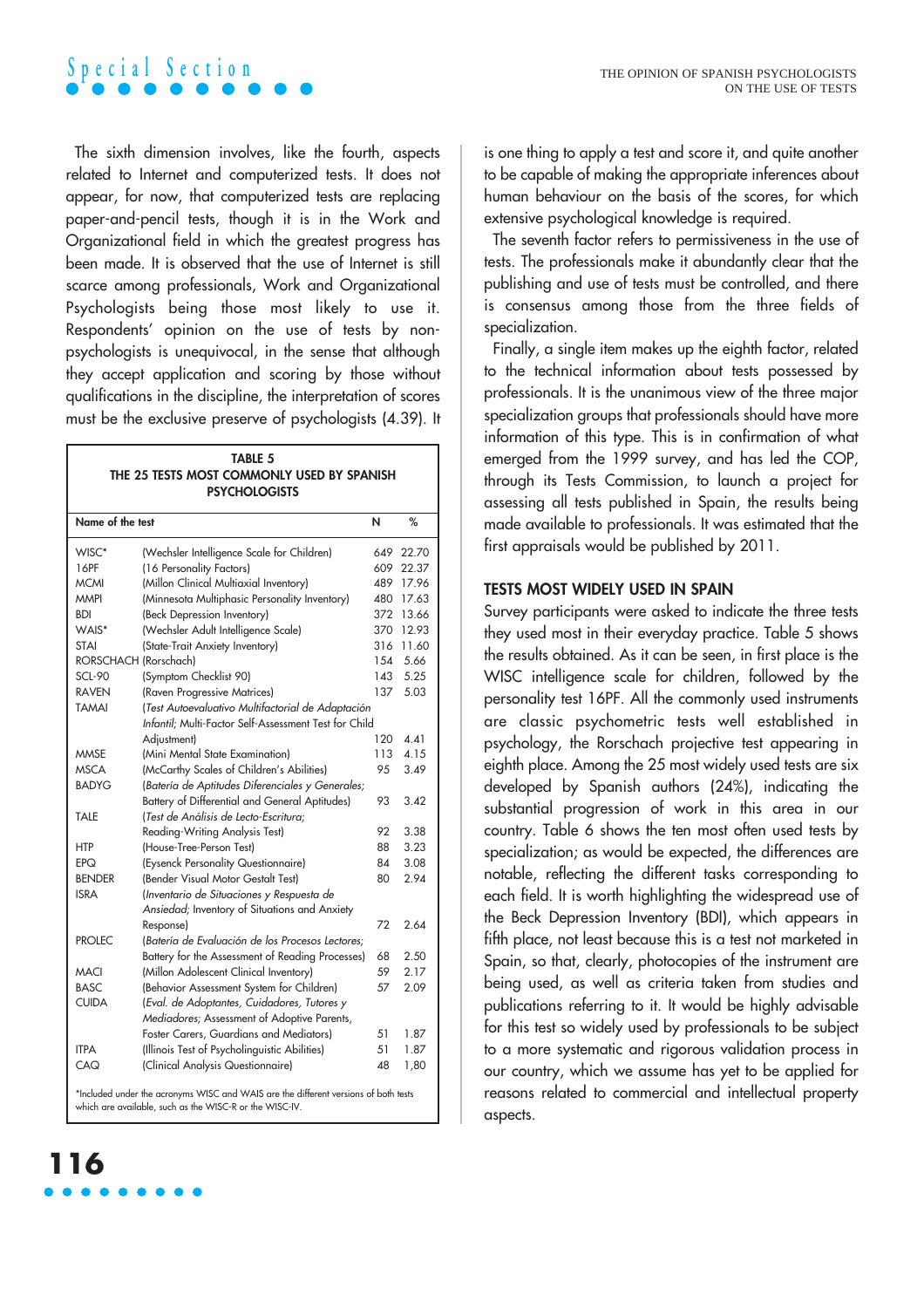Table 7 shows the means of the items common to the 2000 and 2010 versions. As it can be seen, they are quite similar, with few differences across the decade: the correlation between the two is 0.986. We might perhaps point out a slight development in the desired direction in item 4, insofar as respondents' opinion on how much information psychologists have about test quality has improved over this period, from a mean of 2.38 to 2.73. It is scant consolation – the mean is still low – but at least there is movement in the right direction. Even so, at this rate it would take some 50 years to arrive at a reasonable situation, so clearly more has to be done, and more quickly.

### **FUTURE PERSPECTIVES**

It is clear that tests, which emerged in psychology over a century ago, are here to stay, and that a great deal of water has flowed under the bridge since those first sensory-motor tests developed by Galton at the end of the nineteenth century, or since Binet and Simon (1905) proposed the first individual scale of intelligence. Nobody since then has been capable of predicting which way tests would go, and we do not pretend to do so here; what follows are some reflections on the current situation of tests, and on some aspects which are likely to influence their future. It may sound something of a cliché, but the great force that is reshaping psychological assessment today are the new information technologies, especially those related to computers, multimedia and Internet. In the view of authors such as Bennett (1999, 2006), Breithaupt, Mills and Medican (2006) or Drasgow, Luecht and Bennett (2006), the new technologies are influencing all aspects of psychological assessment, such as test design, item construction and presentation, test scoring and remote assessment. All of this is bringing about changes in the format and content of assessment, leading to the quite reasonable doubt over whether paper-and-pencil tests as we know them today will be able to resist the onslaught of the technological progress we are witnessing. In this sense, what has been said recently in discussions about the future of books and newspapers could well be applied to the case of tests. New forms of assessment are emerging, such as authentic assessment in the educational field (portfolios, written compositions, projects), though psychometric tests

**Special Section**

will continue to be fundamental tools, given their objectivity and their economy of resources and time (Phelps, 2005, 2008). In the opinion of a specialist such

|                | TABLE 6<br>THE 10 TESTS MOST COMMONLY USED BY SPANISH<br><b>PSYCHOLOGISTS ACCORDING TO SPECIALIZATION</b> |               |                            |  |  |
|----------------|-----------------------------------------------------------------------------------------------------------|---------------|----------------------------|--|--|
|                | Clinical                                                                                                  | Educational   | Work and<br>Organizational |  |  |
|                | <b>MCMI</b>                                                                                               | <b>WISC</b>   | 16PF                       |  |  |
| $\overline{2}$ | 16PF                                                                                                      | <b>BADYG</b>  | <b>PAPI</b>                |  |  |
| 3              | <b>MMPI</b>                                                                                               | TALE          | DAT                        |  |  |
| 4              | <b>BDI</b>                                                                                                | <b>MSCA</b>   | <b>TPT</b>                 |  |  |
| 5              | <b>WISC</b>                                                                                               | 16PF          | <b>IPV</b>                 |  |  |
| 6              | WAIS                                                                                                      | <b>RAVEN</b>  | <b>MMPI</b>                |  |  |
| 7              | <b>STAI</b>                                                                                               | <b>PROLEC</b> | IGF                        |  |  |
| 8              | <b>RORSCHACH</b>                                                                                          | <b>BENDER</b> | <b>BFQ</b>                 |  |  |
| 9              | SCL-90                                                                                                    | <b>ITPA</b>   | <b>MCMI</b>                |  |  |
| 10             | <b>MMSE</b>                                                                                               | TAMAI         | NEO PI                     |  |  |

**Note**. The acronyms for the tests not appearing in Table 5 are as follows: PAPI (The Personality and Preference Inventory), DAT (Differential Aptitude Test), TPT (Test de Personalidad de TEA; TEA Personality Test), IPV (Inventario de Personalidad para Vendedores; Personality Inventory for Sales Personnel), IGF (Inteligencia General de TEA; TEA General Intelligence), BFQ (Big Five Questionnaire), NEO PI (NEO Personality Inventory).

| AND IN 2010  |                        |                        |  |
|--------------|------------------------|------------------------|--|
| <b>Items</b> | Results 2000<br>(Mean) | Results 2010<br>(Mean) |  |
| 1            | 2,41                   | 2,43                   |  |
| 4            | 2,38                   | 2,73                   |  |
| 6            | 2,57                   | 2,59                   |  |
| 8            | 4,23                   | 4,12                   |  |
| 9            | 4,34                   | 4,39                   |  |
| 11           | 4,33                   | 4,10                   |  |
| 12           | 4,29                   | 4,01                   |  |
| 14           | 2,42                   | 2,10                   |  |
| 16           | 1,85                   | 1,93                   |  |
| 18           | 1,57                   | 1,77                   |  |
| 19           | 4,15                   | 4,13                   |  |
| 21           | 3,56                   | 3,76                   |  |
| 22           | 4,41                   | 4,46                   |  |
| 23           | 4,37                   | 4,41                   |  |
| $25 - 1$     | 3,60                   | 3,51                   |  |
| $25 - 2$     | 2,63                   | 2,64                   |  |
| $25 - 5$     | 3,07                   | 3,10                   |  |
| $25 - 6$     | 2,91                   | 2,92                   |  |
| $25 - 7$     | 3,28                   | 3,21                   |  |
| $25 - 8$     | 2,99                   | 2,97                   |  |

## **TABLE 7 MEANS OF THE ITEMS OBTAINED IN 2000**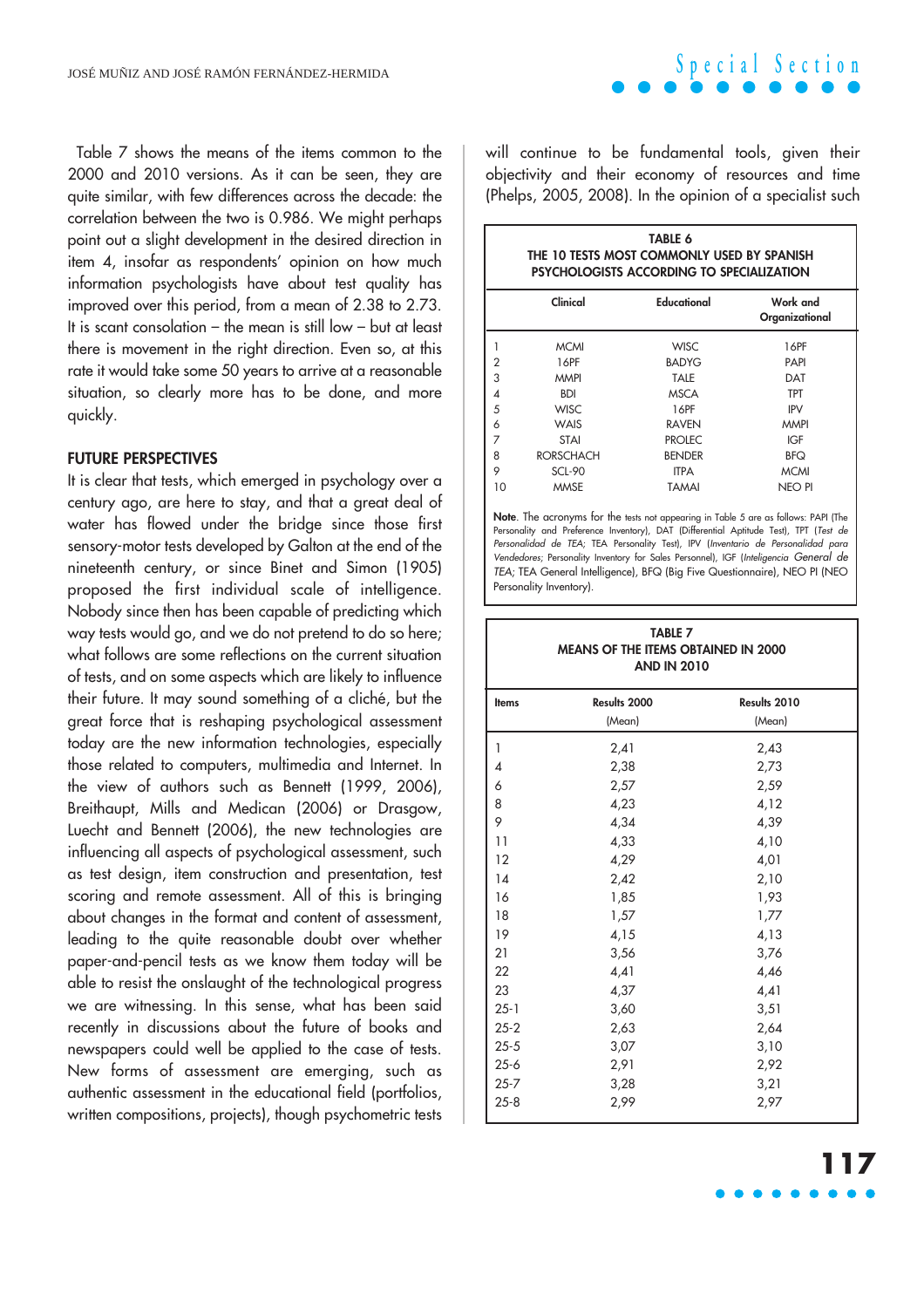as Professor Ronald K. Hambleton (Hambleton, 2004, 2006) from the University of Massachusetts, six broad areas will attract the attention of researchers and professionals in the coming years. The first is the use of tests on an international scale, given increasing globalization and ease of communication, which raises the spectre of a whole series of problems related to the adaptation of instruments from certain countries to others (Byrne et al., 2009; Hambleton et al., 2005). The second refers to the use of new psychometric models and technologies for generating and analyzing tests. We might mention here the whole new psychometrics derived from Item Response Theory (IRT) models, which succeed in solving some problems that were intractable within the classical framework, though as often occurs, while some problems are solved there arise others which were unforeseen. The third area relates to the appearance of new item formats deriving from advances in IT and multimedia. From modest matrices in black and white we have moved to today's interactive screens, with animation and sound, capable of reacting to the responses of examinees (Irvine & Kyllonen, 2002; Shermis & Burstein, 2003; Sireci & Zenisky, 2006; Zenisky & Sireci, 2002). Of course, though, it is not a case of innovating for the sake of innovation: before substituting the old formats by the new ones it must be empirically demonstrated that they are an improvement, and psychometric properties such as reliability and validity are certainly non-negotiable. The fourth area that will attract attention concerns everything related to computerized tests and the way they are related to Internet. Special mention in this connection should be reserved for Computerized Adaptive Tests (CAT), which permit adjustment of the test to the characteristics of the person assessed, without a loss of objectivity or comparability between examinees, thereby opening up highly promising perspectives in assessment (Olea, Ponsoda, & Prieto, 1999). Remote assessment is another technique that is fast becoming widely employed, and this raises serious security issues (relating to both the data itself and the person tested) – after all, it has to be guaranteed that the person being assessed is actually the same person who he or she claims to be, especially in contexts of personnel selection or of tests with important repercussions for the future life of the person under

assessment. Great progress is being made in this area in both the basic and applied contexts (Bartram & Hambleton, 2006; Leeson, 2006; Mills et al., 2002; Parshall et al., 2002). In *fifth* place is an area that may appear peripheral, but which is taking on considerable importance: that of the systems used for giving the results to users and stakeholders. It is essential that they both understand unequivocally the results of assessments, and it is not obvious which is the best way of achieving this, especially if results have to be sent to a professional for their interpretation and explanation, as frequently occurs in situations of personnel selection or educational assessment (Goodman & Hambleton, 2004). This aspect obviously has less influence in clinical contexts. Finally, it is highly probable that in the future there will be great demand for training from different professionals – in addition to psychologists – working in assessment, such as teachers, doctors or nurses. It is not a question of such professionals using and interpreting strictly psychological tests, but rather of their demanding information so as to be able to understand and participate in the processes of assessment and certification that take place in their work contexts. These are some of the aspects around which assessment activity will quite likely revolve in the not-toodistant future, though we should stress that this is by no means an exhaustive list, but is rather intended to help readers orient themselves in the changing world of psychological assessment.

### **ACKNOWLEDGEMENTS**

The authors would like to express their sincere thanks to the members of the COP Tests Commission for their help and cooperation with this article: Rocío Fernández Ballesteros, Miguel Martínez, Eduardo Montes, Jaime Pereña and Javier Rubio. Thanks are also due to the COP (Spanish Psychological Association) in general, without whose help this work would have been impossible. Furthermore, we are grateful to Ángela Campillo, Eduardo Fonseca and Elsa Peña for all their help with the data processing. Finally, we should not forget to offer our sincere gratitude to all those professionals who responded to the survey; without them we could have done nothing. Funding for the article was provided by the COP and the Spanish Ministry of Science and Innovation (Ministerio de Ciencia e Innovación) (Ref. nº PSI2008-03934).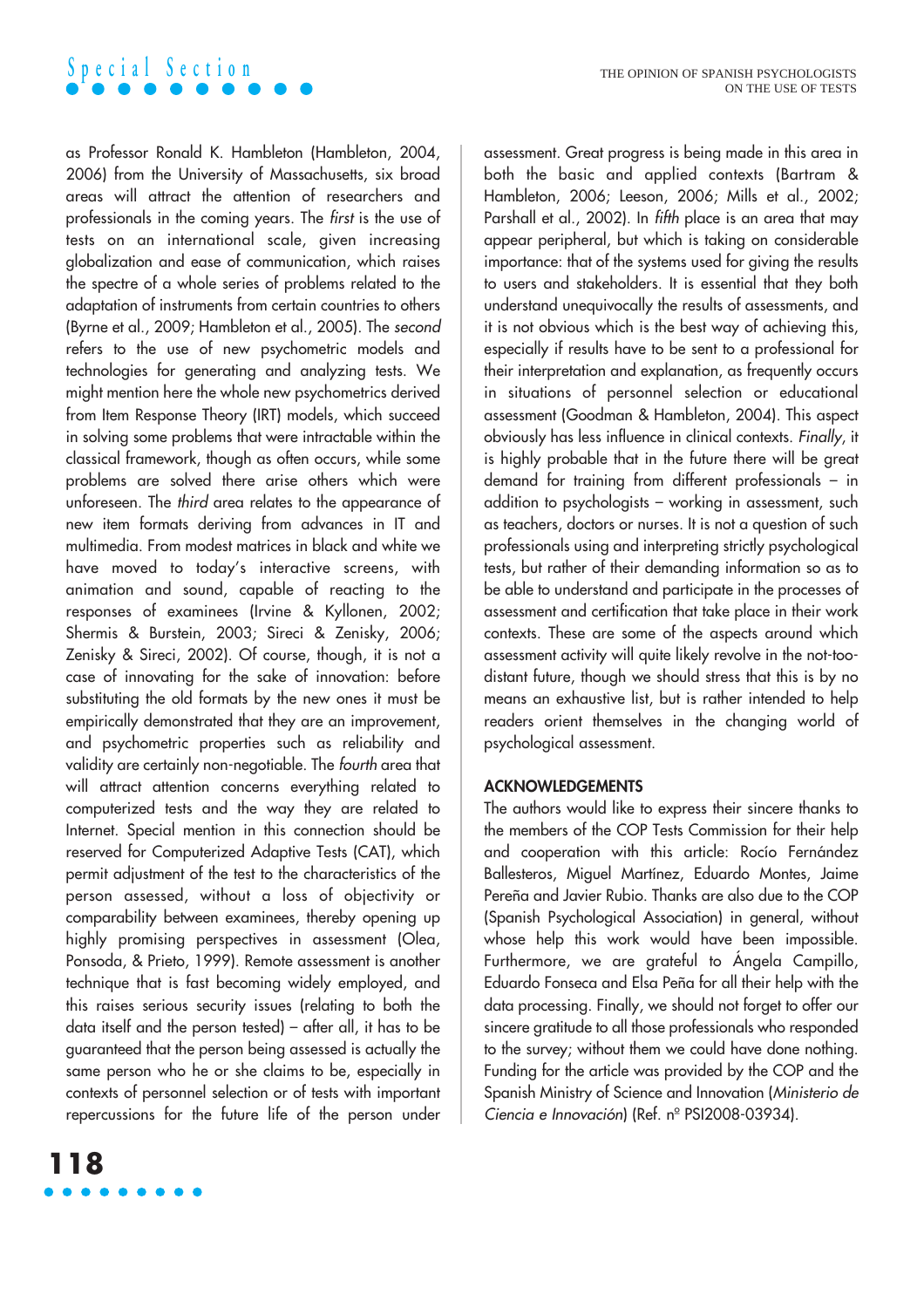

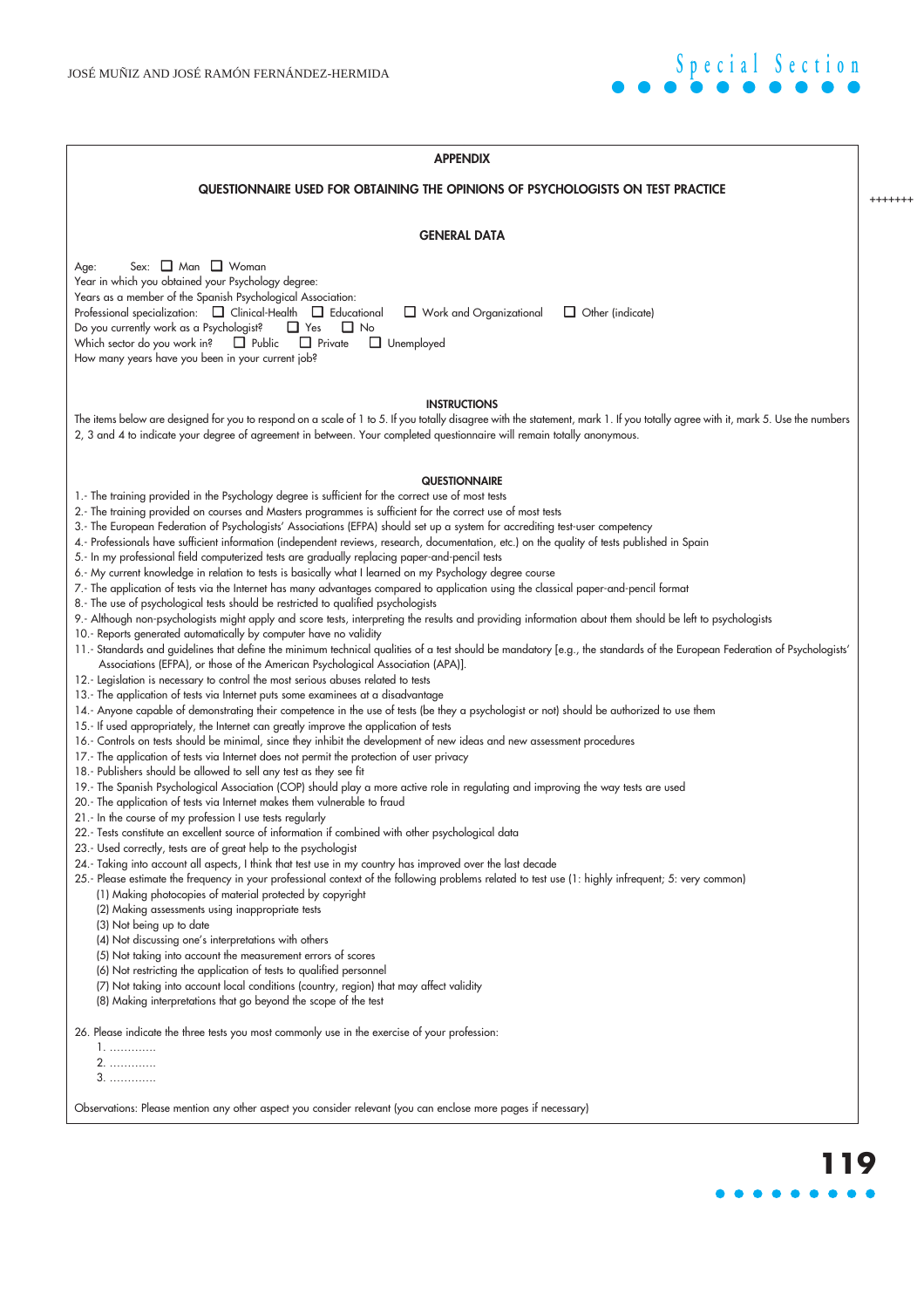## **REFERENCES**

- American Educational Research Association, American Psychological Association, and National Council on Measurement in Education. (1999). Standards for educational and psychological testing. Washington, DC: American Psychological Association.
- Bartram, D. (1996). Test qualifications and test use in the UK: The competence approach. European Journal of Psychological Assessment, 12, 62-71.
- Bartram, D. (1998). The need for international guidelines on standards for test use: A review of European and international initiatives. European Psychologist, 2, 155-163.
- Bartram, D. & Coyne, I. (1998). Variations in national patterns of testing and test use: The ITC/EFPPA international survey. European Journal of Psychological Assessment, 14, 249-260.
- Bartram, D. & Hambleton, R. K. (Eds.) (2006). Computerbased testing and the Internet. Chichester: John Wiley and Sons.
- Bartram, D. & Roe, R. A. (2005). Definition and assessment of competences in the context of the European diploma in psychology. European Psychologist, 10, 93-102.
- Bennett, R. E. (1999). Using new technology to improve assessment. Educational Measurement: Issues and practice. 18(3), 5-12.
- Bennett, R. E. (2006). Inexorable and inevitable: The continuing story of technology and assessment. In D. Bartram and R. K. Hambleton (Eds.), Computer-based testing and the Internet. Chichester: John Wiley and Sons. (pp. 201-217).
- Binet, A. & Simon, T. H. (1905). Méthodes nouvelles pour le diagnostic du niveau intellectuel des anormaux [New methods for diagnosing the intellectual level of the abnormal]. L'année Psychologique, 11, 191-244.
- Breithaupt, K. J., Mills, C. N., & Melican, G. J. (2006). Facing the opportunities of the future. In D. Bartram and R. K. Hambleton (Eds.), Computer-based testing and the Internet (pp. 219-251). Chichester: John Wiley and Sons.

Brennan, R. L. (Ed.) (2006). Educational measurement. Westport, CT: ACE/Praeger.

Byrne, B. M., Leong, F. T., Hambleton, R. K., Oakland, T.,

van de Vijver, F. J., & Cheung, F. M. (2009). A critical analysis of cross-cultural research and testing practices: Implications for improved education and training in psychology. Training and Education in Professional Psychology, 3(2), 94-105.

- Cronbach, L. J. (1951). Coefficient alpha and the internal structure of tests. Psychometrika, 16, 297-334.
- Downing, S. M. & Haladyna, T. M. (Eds.) (2006). Handbook of test development. Hillsdale, NJ.: LEA.
- Drasgow, F., Luecht, R. M., & Bennett, R. E. (2006). Technology and testing. In R. L. Brennan (Ed.), Educational measurement. Westport, CT: ACE/Praeger. (pp. 471-515).
- European Federation of Professional Psychologists' Associations (2005). Meta-Code of ethics. Brussels: Author (www.efpa.eu).
- Evers, A. (2001a). Improving test quality in the Netherlands: Results of 18 years of tests ratings. International Journal of Testing, 1, 137-153.
- Evers. A. (2001b). The revised Dutch rating system for test quality. International Journal of Testing, 1, 155-182.
- Fernández-Ballesteros, R., De Bruyn, E., Godoy, A., Hornke, L., Ter Laak, J., & Vizcarro, C. et al. (2001). Guidelines for the assessment process (GAP): A proposal for discussion. European Journal of Psychological Assessment, 17, 187-200.
- Ferrando, P. J. & Anguiano, C. (2010). El análisis factorial como técnica de investigación en Psicología [Factor analysis as a research technique in Psychology]. Papeles del Psicólogo, 31(1), 18-33.
- Goodman, D.P. & Hambleton, R.K. (2004). Student test score reports and interpretive guides: Review of current practices and suggestions for future research. Applied Measurement in Education, 17, 145-220.
- Hambleton, R. K. (2004). Theory, methods, and practices in testing for the 21st century. Psicothema, 16, 696- 701.
- Hambleton, R. K. (2006). Testing practices in the 21st century. Keynote Address, University of Oviedo, Spain, March 8th.
- Hambleton, R. K., Merenda, P. F., & Spielberger, C. D. (Eds.) (2005). Adapting educational and psychological tests for cross-cultural assessment. London: LEA.